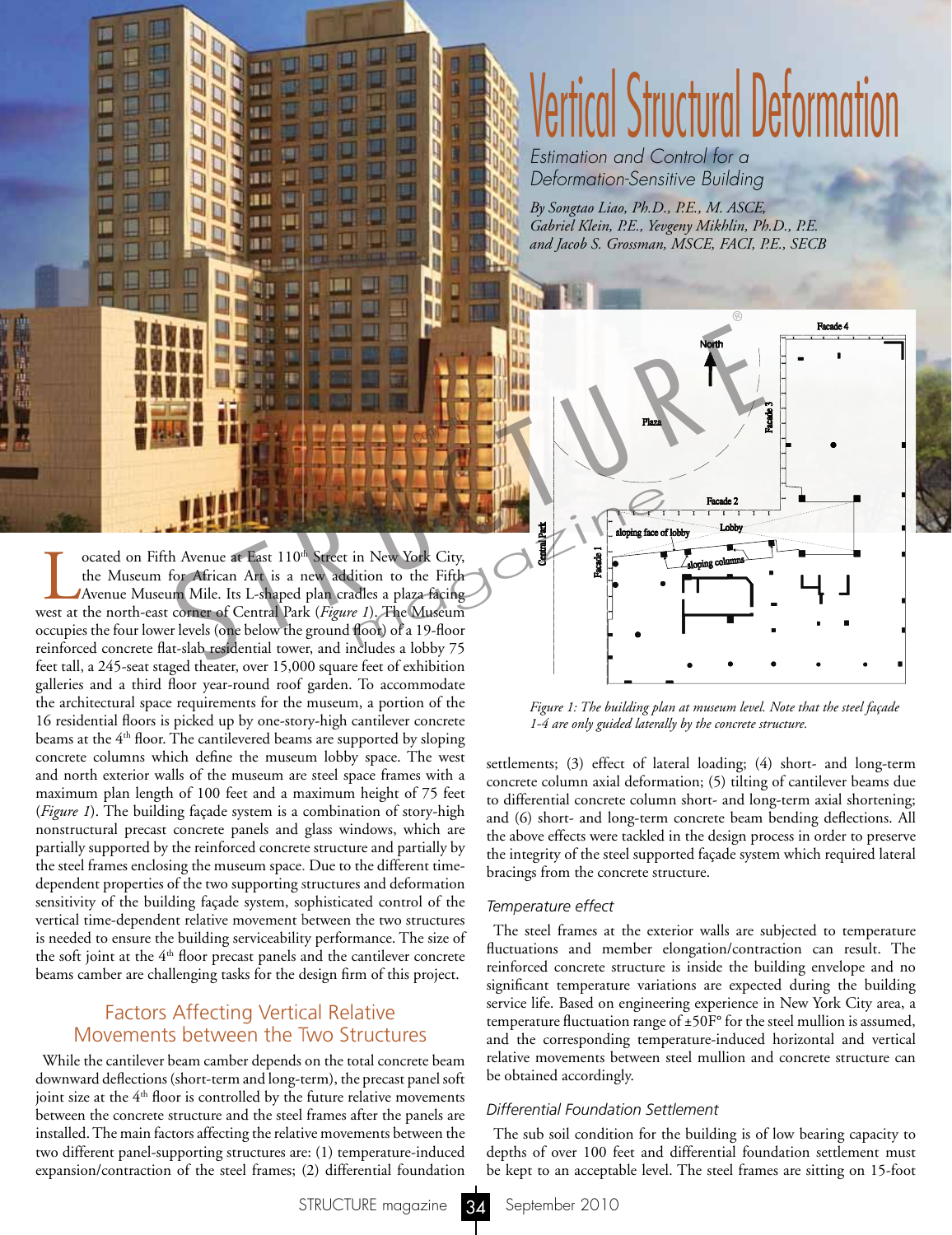tall foundation walls with spread footings, and tower columns are supported by steel pipe friction pile foundation (14-inch diameter), which are driven 90 feet into the lower glacial till bearing stratum. Proportioning of the foundations was carried out to limit the differential foundation settlements between columns to a minimum. Regular survey monitoring during the construction by a third party indicated that the differential foundation settlements between the two supporting structures described above have been appropriately accommodated for by the design team.

### *Lateral loading effect*

Interaction between the steel frames and the concrete structure is expected when the building is under wind or seismic excitation. A finite element model was developed with the ETABS software to estimate the relative movements of the two structures under service wind or seismic loading. In the FEM structural model, the shear walls at the lower floors were assumed cracked based on tension stress level and an equivalent beam model for flat-slab structure, considering the magnitude of lateral loading, was used.

### *Column axial shortening and associated beam tilting*

As indicated in *Figure 2*, a portion of the 16 residential floors above is picked up by concrete beams with varying cantilever spans at the 4th floor. As a result, the compressive stresses in the rear columns/walls supporting the cantilever beams are less than those in the front sloping columns. The difference of the compressive stresses tends to yield different column axial shortening, which will be gradually enlarged at a slow rate by creep and shrinkage over long periods of time. The effects of column axial shortening are twofold in this project: one is the downward translational movements of the beams that equal to the smaller accumulated axial shortening of two supporting columns; the other is the tilting of the cantilever beams resulted from column differential axial shortening. tructural model, the shear walls at the lower floors<br>
based on tension stress level and an equivalent<br>
ab structure, considering the magnitude of lateral<br>
princy and associated beam tilting<br>
ming and associated beam tiltin

The ACI 209R-92 model for creep and shrinkage was used for column long-term axial shortening estimation due to its widespread popularity among design engineers. The concrete mixture proportion was provided by the concrete supply contractor of this project for creep and shrinkage estimate inputs. Annual average ambient relative humidity for New York City area is taken as 70% based on PCI Design Handbook; loading schemes were initially assumed considering common construction cycle and modified later according to the actual construction sequence.



*Figure 3: Variation of column axial shortening estimates for one concrete cantilevered girder at the 4th floor.*



*Figure 2: Sloping columns and cantilever beams under construction (prior to the installation of exterior steel frames and the façade system).*

The dead loads on a particular column are applied floor-by-floor as construction progresses; the live load and most of the superimposed dead load will not be applied until the entire building is occupied. To obtain the sequential gravity loads for each column involved below the  $4<sup>th</sup>$  floor, construction sequential analysis was carried out with the FEM structural model. The axial shortening of one column is the summation of the effects of each individual floor load on the column based on the linear superposition assumption in creep and shrinkage prediction. For serviceability limit states involving creep and shrinkage-induced longterm effect, ASCE-7 suggests a service load combination as D + 0.5L, in which D is the service dead load, and L the design live load. The load combination was used to predict the long-term deformation of the concrete columns and beams. methods by installation of exterior steel frames<br>gradually enlarged<br>gradually enlarged<br>The dead loads on a particul<br>riods of time. The construction progresses; the l<br>his project: one is dead load will not be applied<br>ams th

### *Beam bending deflection*

The traditional procedure specified in ACI-318 was followed for the estimates of the cantilever beam bending deflections. The curve of long-term deflection multiplier varying with load duration shown in the figure R9.5.2.5 in ACI-318 (2005) was used to estimate the timedependent beam bending deflections after the installation of precast panels at the steel mullion.

# Deflection and Relative Movement Control

The cambers of the cantilever concrete beams at the  $4<sup>th</sup>$  floor are the summation of the time-dependent total cantilevered beam bending deflections and the downward movement due to cantilevered beam tilting as a result of column different axial shortening. The picked-up floor super elevation is set the same as the beam camber specified at the 4<sup>th</sup> floor to maintain the designed story height, and the floors above are built to compensate for the stepped downward deflection to level off the floors in the long run. Although the maximum deflections vary with cantilever beam spans, the maximum camber was set as 0.5 inches at the tip of all the cantilever beams for construction practicalities. To ensure that concrete strength reaches the design value, temporary shoring of the cantilever beams at the  $4<sup>th</sup>$  floor was not removed until 40 days after the concrete placement at the 4<sup>th</sup> floor.